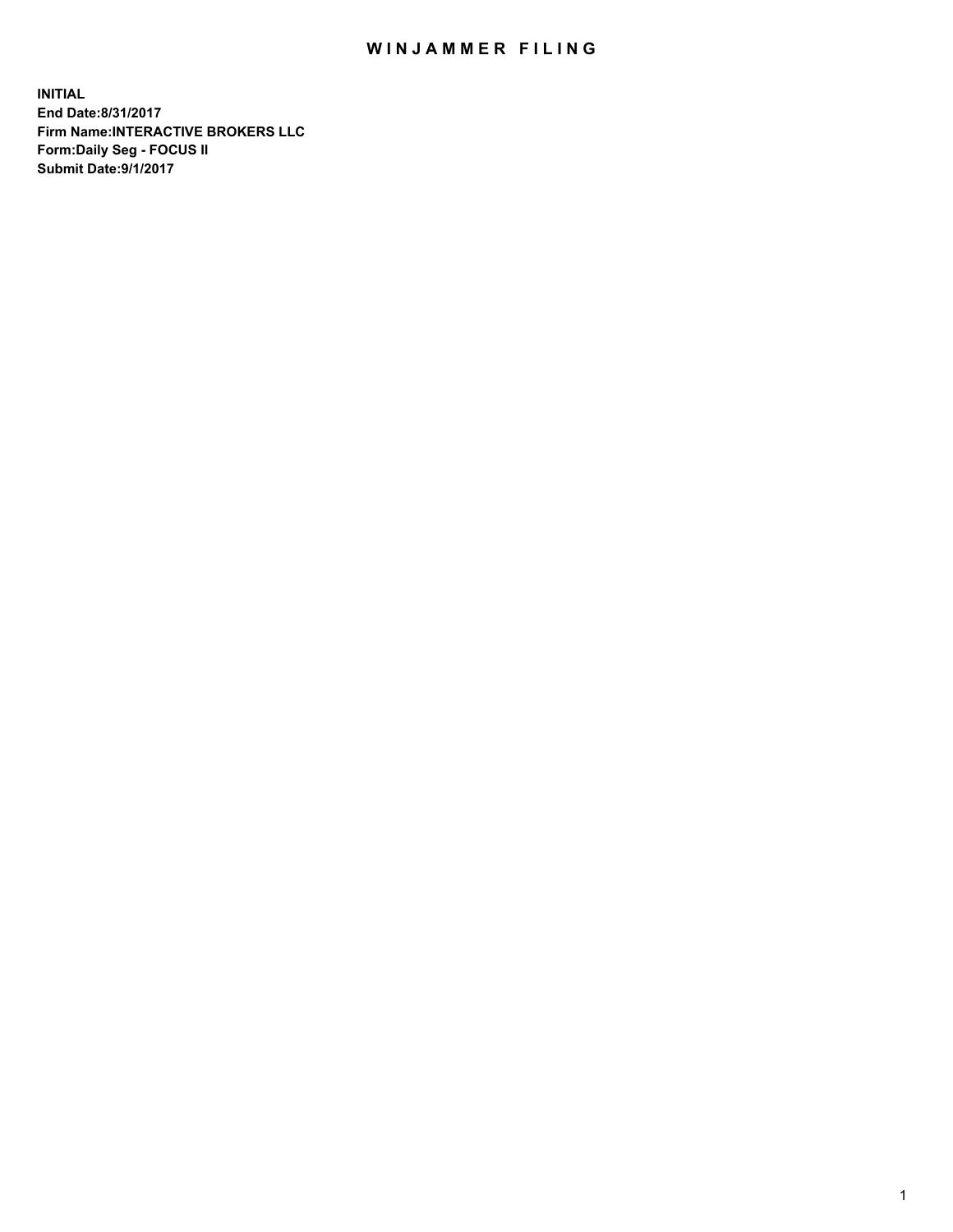## **INITIAL End Date:8/31/2017 Firm Name:INTERACTIVE BROKERS LLC Form:Daily Seg - FOCUS II Submit Date:9/1/2017 Daily Segregation - Cover Page**

| Name of Company<br><b>Contact Name</b><br><b>Contact Phone Number</b><br><b>Contact Email Address</b>                                                                                                                                                                                                                          | <b>INTERACTIVE BROKERS LLC</b><br><b>James Menicucci</b><br>203-618-8085<br>jmenicucci@interactivebrokers.c<br>om |
|--------------------------------------------------------------------------------------------------------------------------------------------------------------------------------------------------------------------------------------------------------------------------------------------------------------------------------|-------------------------------------------------------------------------------------------------------------------|
| FCM's Customer Segregated Funds Residual Interest Target (choose one):<br>a. Minimum dollar amount: ; or<br>b. Minimum percentage of customer segregated funds required:% ; or<br>c. Dollar amount range between: and; or<br>d. Percentage range of customer segregated funds required between:% and%.                         | $\overline{\mathbf{0}}$<br>0<br>155,000,000 245,000,000<br>0 <sub>0</sub>                                         |
| FCM's Customer Secured Amount Funds Residual Interest Target (choose one):<br>a. Minimum dollar amount: ; or<br>b. Minimum percentage of customer secured funds required:%; or<br>c. Dollar amount range between: and; or<br>d. Percentage range of customer secured funds required between: % and %.                          | $\overline{\mathbf{0}}$<br>$\overline{\mathbf{0}}$<br>80,000,000 120,000,000<br>00                                |
| FCM's Cleared Swaps Customer Collateral Residual Interest Target (choose one):<br>a. Minimum dollar amount: ; or<br>b. Minimum percentage of cleared swaps customer collateral required:% ; or<br>c. Dollar amount range between: and; or<br>d. Percentage range of cleared swaps customer collateral required between:% and%. | $\overline{\mathbf{0}}$<br>$\overline{\mathbf{0}}$<br>0 <sub>0</sub><br>0 <sub>0</sub>                            |

Attach supporting documents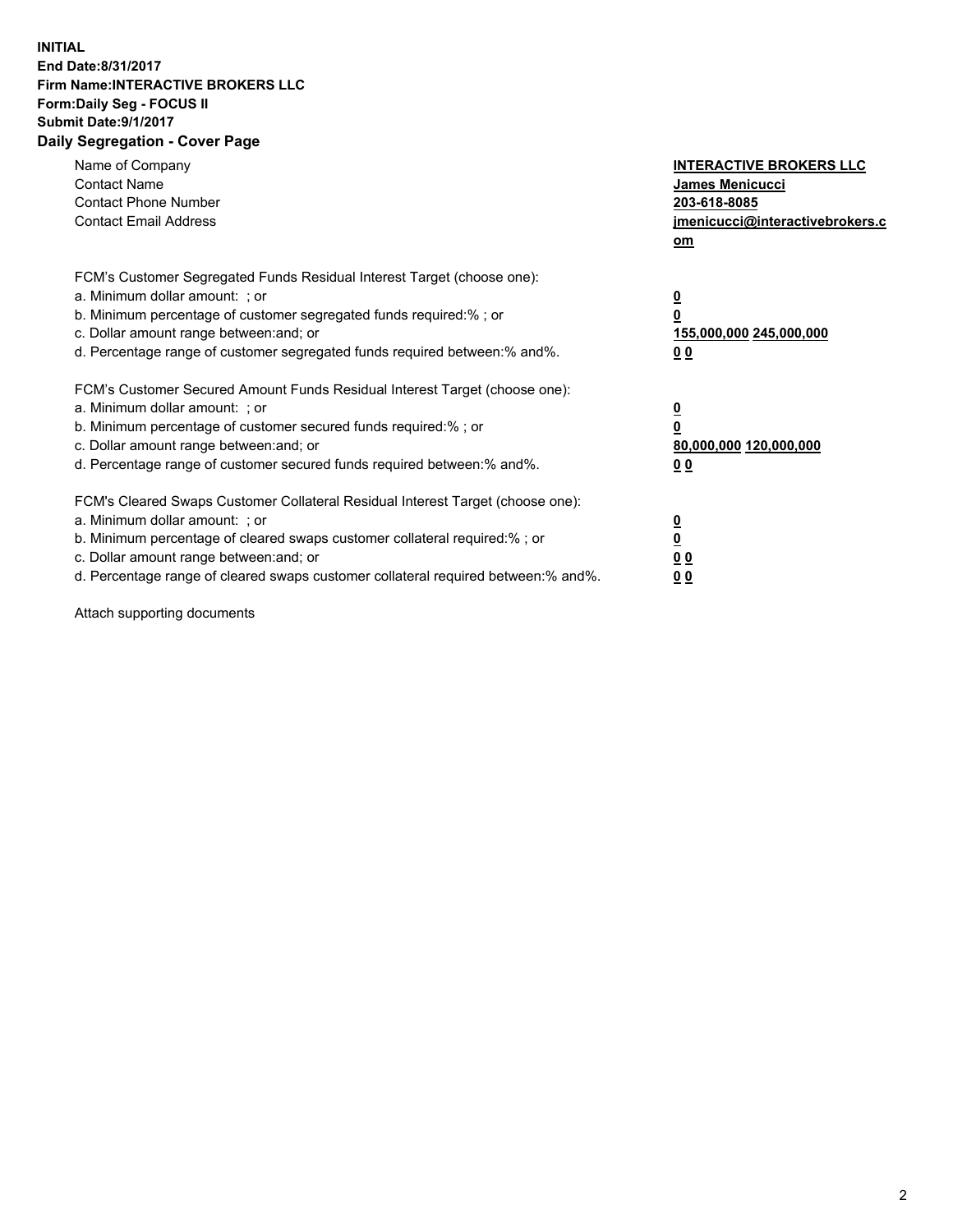## **INITIAL End Date:8/31/2017 Firm Name:INTERACTIVE BROKERS LLC Form:Daily Seg - FOCUS II Submit Date:9/1/2017 Daily Segregation - Secured Amounts**

|     | Foreign Futures and Foreign Options Secured Amounts                                         |                                  |
|-----|---------------------------------------------------------------------------------------------|----------------------------------|
|     | Amount required to be set aside pursuant to law, rule or regulation of a foreign            | $0$ [7305]                       |
|     | government or a rule of a self-regulatory organization authorized thereunder                |                                  |
| 1.  | Net ledger balance - Foreign Futures and Foreign Option Trading - All Customers             |                                  |
|     | A. Cash                                                                                     | 378,760,282 [7315]               |
|     | B. Securities (at market)                                                                   | $0$ [7317]                       |
| 2.  | Net unrealized profit (loss) in open futures contracts traded on a foreign board of trade   | $-6,247,820$ [7325]              |
| 3.  | Exchange traded options                                                                     |                                  |
|     | a. Market value of open option contracts purchased on a foreign board of trade              | <b>50,811</b> [7335]             |
|     | b. Market value of open contracts granted (sold) on a foreign board of trade                | $-16,143$ [7337]                 |
| 4.  | Net equity (deficit) (add lines 1.2. and 3.)                                                | 372,547,130 [7345]               |
| 5.  | Account liquidating to a deficit and account with a debit balances - gross amount           | 3,533 [7351]                     |
|     | Less: amount offset by customer owned securities                                            |                                  |
| 6.  |                                                                                             | 0 [7352] 3,533 [7354]            |
|     | Amount required to be set aside as the secured amount - Net Liquidating Equity              | 372,550,663 [7355]               |
|     | Method (add lines 4 and 5)                                                                  |                                  |
| 7.  | Greater of amount required to be set aside pursuant to foreign jurisdiction (above) or line | 372,550,663 [7360]               |
|     | 6.                                                                                          |                                  |
|     | FUNDS DEPOSITED IN SEPARATE REGULATION 30.7 ACCOUNTS                                        |                                  |
| 1.  | Cash in banks                                                                               |                                  |
|     | A. Banks located in the United States                                                       | 58,803,989 [7500]                |
|     | B. Other banks qualified under Regulation 30.7                                              | 0 [7520] 58,803,989 [7530]       |
| 2.  | Securities                                                                                  |                                  |
|     | A. In safekeeping with banks located in the United States                                   | 343,864,930 [7540]               |
|     | B. In safekeeping with other banks qualified under Regulation 30.7                          | 0 [7560] 343,864,930 [7570]      |
| 3.  | Equities with registered futures commission merchants                                       |                                  |
|     | A. Cash                                                                                     | $0$ [7580]                       |
|     | <b>B.</b> Securities                                                                        | $0$ [7590]                       |
|     | C. Unrealized gain (loss) on open futures contracts                                         | $0$ [7600]                       |
|     | D. Value of long option contracts                                                           | $0$ [7610]                       |
|     | E. Value of short option contracts                                                          | 0 [7615] 0 [7620]                |
| 4.  | Amounts held by clearing organizations of foreign boards of trade                           |                                  |
|     | A. Cash                                                                                     | $0$ [7640]                       |
|     | <b>B.</b> Securities                                                                        | $0$ [7650]                       |
|     | C. Amount due to (from) clearing organization - daily variation                             | $0$ [7660]                       |
|     | D. Value of long option contracts                                                           | $0$ [7670]                       |
|     | E. Value of short option contracts                                                          | 0 [7675] 0 [7680]                |
| 5.  | Amounts held by members of foreign boards of trade                                          |                                  |
|     | A. Cash                                                                                     | 94,106,386 [7700]                |
|     | <b>B.</b> Securities                                                                        | $0$ [7710]                       |
|     | C. Unrealized gain (loss) on open futures contracts                                         | 1,310,981 [7720]                 |
|     | D. Value of long option contracts                                                           | 50,811 [7730]                    |
|     | E. Value of short option contracts                                                          | -16,143 [7735] 95,452,035 [7740] |
| 6.  | Amounts with other depositories designated by a foreign board of trade                      | 0 [7760]                         |
| 7.  | Segregated funds on hand                                                                    | $0$ [7765]                       |
| 8.  | Total funds in separate section 30.7 accounts                                               | 498,120,954 [7770]               |
| 9.  | Excess (deficiency) Set Aside for Secured Amount (subtract line 7 Secured Statement         | 125,570,291 [7380]               |
|     | Page 1 from Line 8)                                                                         |                                  |
| 10. | Management Target Amount for Excess funds in separate section 30.7 accounts                 | 80,000,000 [7780]                |
| 11. | Excess (deficiency) funds in separate 30.7 accounts over (under) Management Target          | 45,570,291 [7785]                |
|     |                                                                                             |                                  |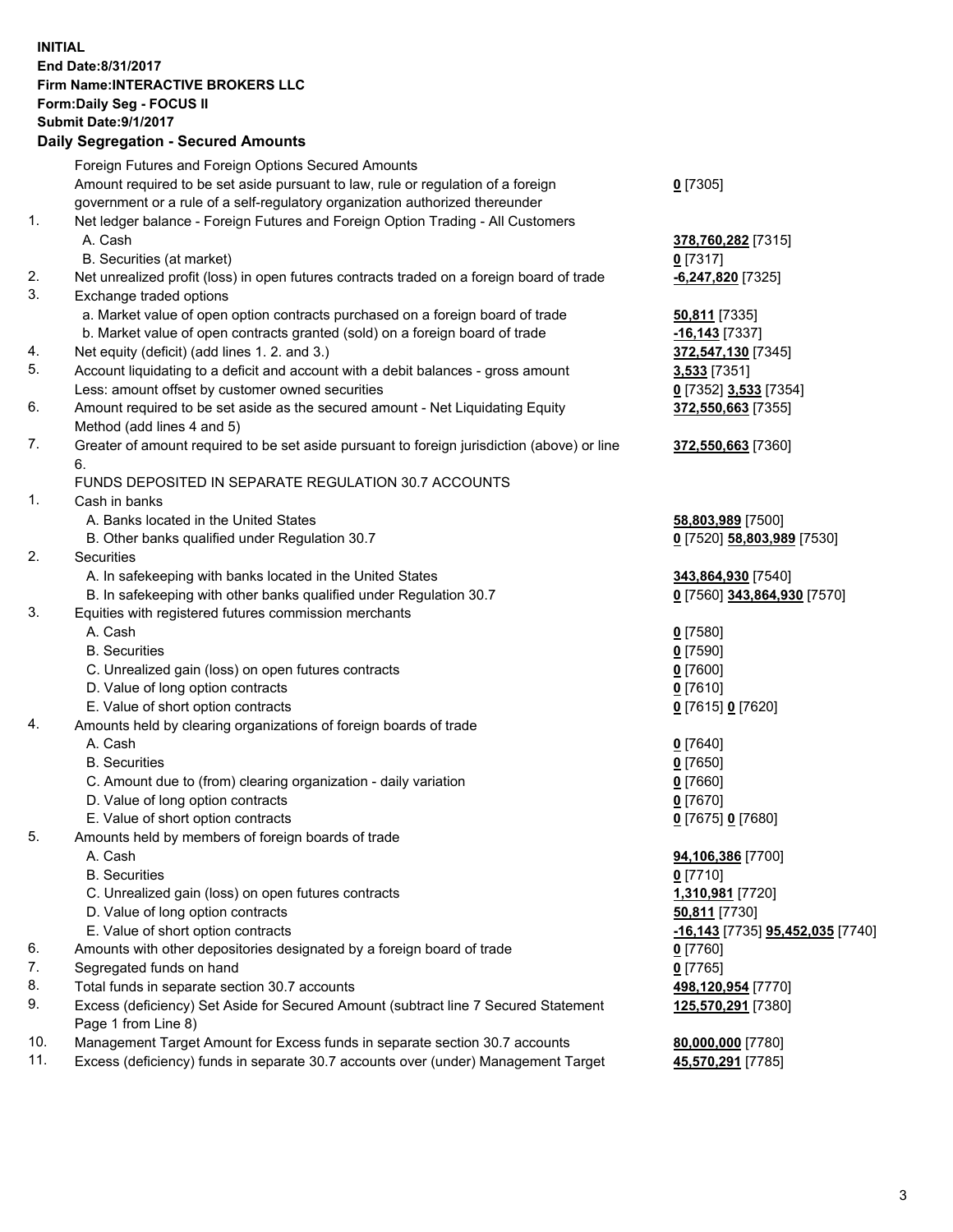**INITIAL End Date:8/31/2017 Firm Name:INTERACTIVE BROKERS LLC Form:Daily Seg - FOCUS II Submit Date:9/1/2017 Daily Segregation - Segregation Statement** SEGREGATION REQUIREMENTS(Section 4d(2) of the CEAct) 1. Net ledger balance A. Cash **4,630,039,464** [7010] B. Securities (at market) **0** [7020] 2. Net unrealized profit (loss) in open futures contracts traded on a contract market **-54,349,624** [7030] 3. Exchange traded options A. Add market value of open option contracts purchased on a contract market **193,485,228** [7032] B. Deduct market value of open option contracts granted (sold) on a contract market **-296,493,439** [7033] 4. Net equity (deficit) (add lines 1, 2 and 3) **4,472,681,629** [7040] 5. Accounts liquidating to a deficit and accounts with debit balances - gross amount **228,062** [7045] Less: amount offset by customer securities **0** [7047] **228,062** [7050] 6. Amount required to be segregated (add lines 4 and 5) **4,472,909,691** [7060] FUNDS IN SEGREGATED ACCOUNTS 7. Deposited in segregated funds bank accounts A. Cash **1,087,538,338** [7070] B. Securities representing investments of customers' funds (at market) **2,441,481,770** [7080] C. Securities held for particular customers or option customers in lieu of cash (at market) **0** [7090] 8. Margins on deposit with derivatives clearing organizations of contract markets A. Cash **519,806,274** [7100] B. Securities representing investments of customers' funds (at market) **729,276,862** [7110] C. Securities held for particular customers or option customers in lieu of cash (at market) **0** [7120] 9. Net settlement from (to) derivatives clearing organizations of contract markets **-2,543,429** [7130] 10. Exchange traded options A. Value of open long option contracts **193,462,468** [7132] B. Value of open short option contracts **-296,455,128** [7133] 11. Net equities with other FCMs A. Net liquidating equity **0** [7140] B. Securities representing investments of customers' funds (at market) **0** [7160] C. Securities held for particular customers or option customers in lieu of cash (at market) **0** [7170] 12. Segregated funds on hand **0** [7150] 13. Total amount in segregation (add lines 7 through 12) **4,672,567,155** [7180] 14. Excess (deficiency) funds in segregation (subtract line 6 from line 13) **199,657,464** [7190] 15. Management Target Amount for Excess funds in segregation **155,000,000** [7194] 16. Excess (deficiency) funds in segregation over (under) Management Target Amount **44,657,464** [7198]

Excess